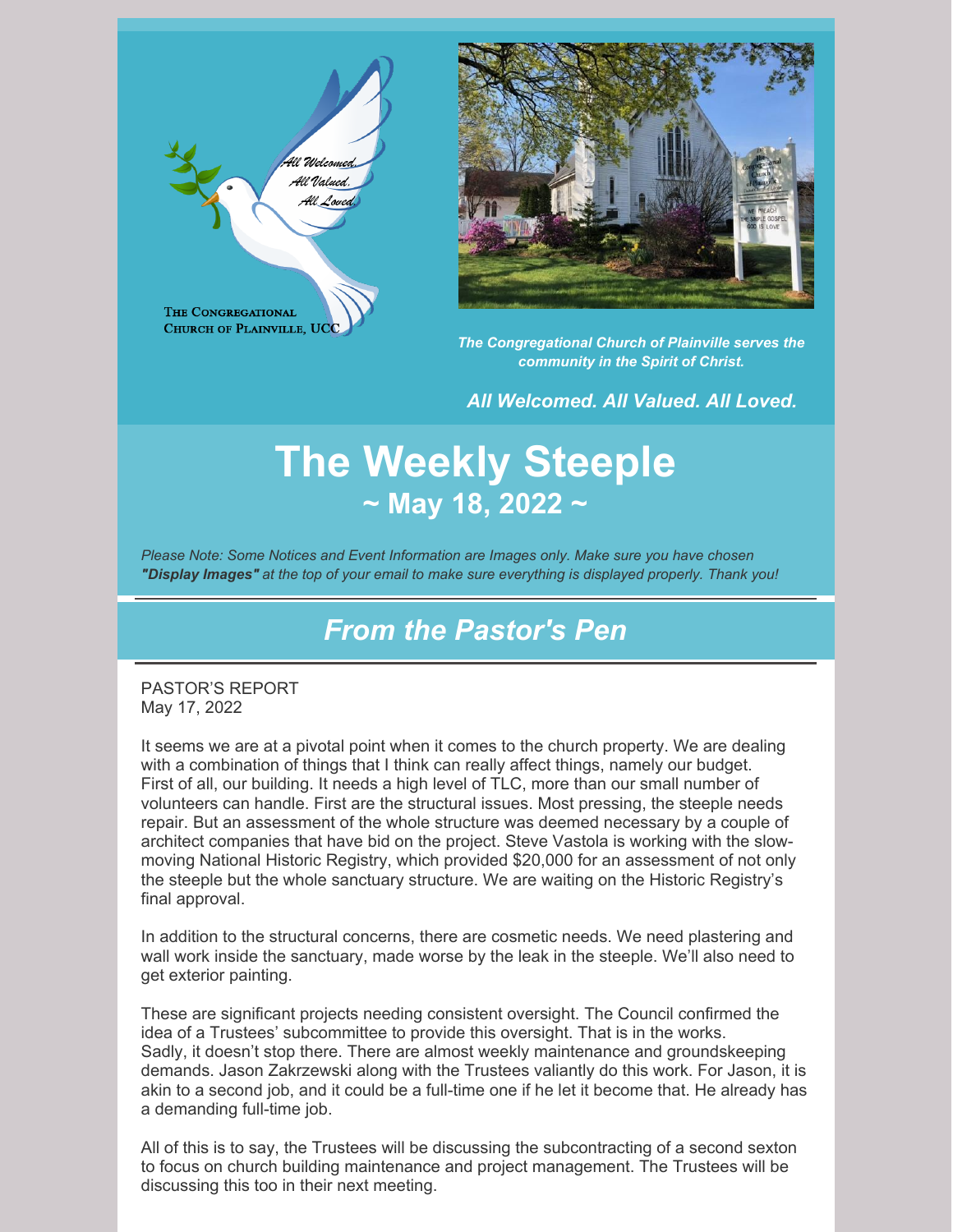Of course, these issues involve the budget. Funding for a second sexton will need to be voted on. But I think the need for a maintenance person/ second sexton is at this point a grave necessity. Relying on volunteers alone when that base is increasingly shrinking will no longer get it done.

Other than this, my work continues. There's Confirmation Sunday coming up with 3 confirmands being honored. That is great news. We are scheduling a time for Laura Meehan and Colleen McGarry (Nolan and Sofia's parents) to meet with the deacons as a final step to membership. That's also great news!

Last but not least, inspired by this past Sunday's reflection (**to hear that reflection, click here**), this Sunday I will be [introducing](https://www.youtube.com/watch?v=bbn6o-Ezvec) a revamped – slightly, depending on your perspective – Order of Service. I want to concentrate on the 3 things I mentioned in Sunday's Reflection – mindfulness & peace, love & justice, and wisdom & truth.

I thought about waiting until the Summer to try something new like this, but with last Sunday's reflection fresh in our memory, why not start now? I could not come up with a good answer to that.

So you don't have to wait, this week's Weekly Steeple includes the rough draft of Sunday's Order of Service. (By the way, organ accompaniment returns for the Gloria Patri and Doxology. )

#### To close, here is **a [playlist](https://www.youtube.com/playlist?list=PLpXOom4fSCbpd3Bm19_lMGVs8In56NFft) of the hymn tunes we will sing (click here)**.



*Notices & Information*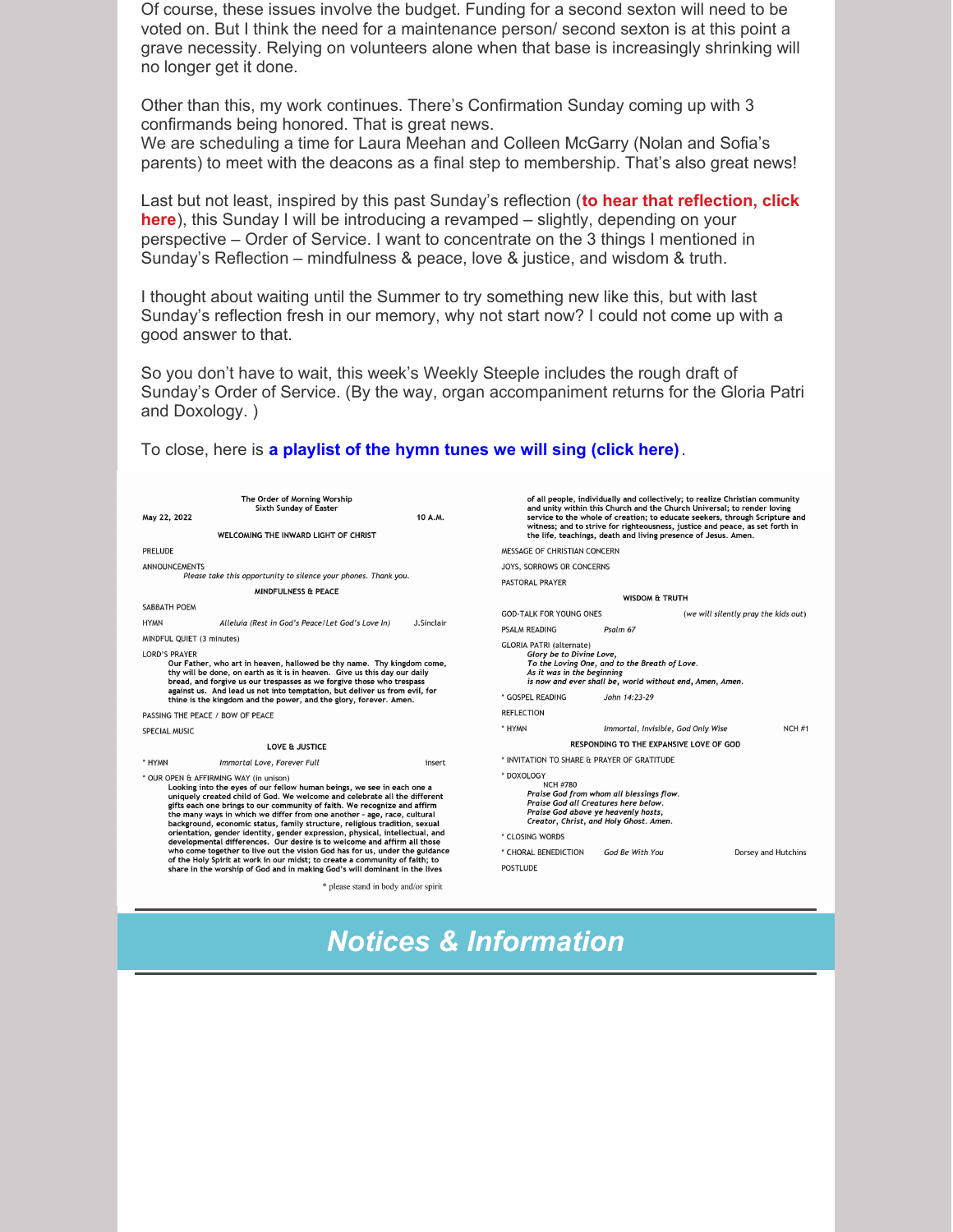

#### *STRENGTHEN THE CHURCH*

The Strengthen the Church (STC) Offering reflects the shared commitment of people across the United Church of Christ to cooperatively build up the UCC. Conferences and the national setting equally share the gifts given by members and friends through their local congregations. The funds raised support leadership development, new churches, youth ministry, and innovation in existing congregations. By your generosity to this offering, you build up the Body of Christ.

As God calls our congregations to be the church in new ways, your generosity will plant new churches, awaken new ideas in existing churches and develop the spiritual life in our youth and young adults.

Our Strengthen the Church offering will be collected on**June 5th.** Contributions can be made online at any time**[here](https://www.ucc.org/giving/ways-to-give/our-churchs-wider-mission/strengthen-the-church/strengthen-the-church-give/)**.

#### **Chair Yoga**

We are pleased to be offering an upcoming 4 week Chair Yoga session on Mondays beginning June 6th 4 to June 27th from 6:15 to 7:15 PM. Sign up and payment required to hold spot.

Interested.. Questions? Contact Bonnie Soucy at **[dodowndog@gmail.com](mailto:dodowndog@gmail.com)**



*Schedule of Events at C.C.P.*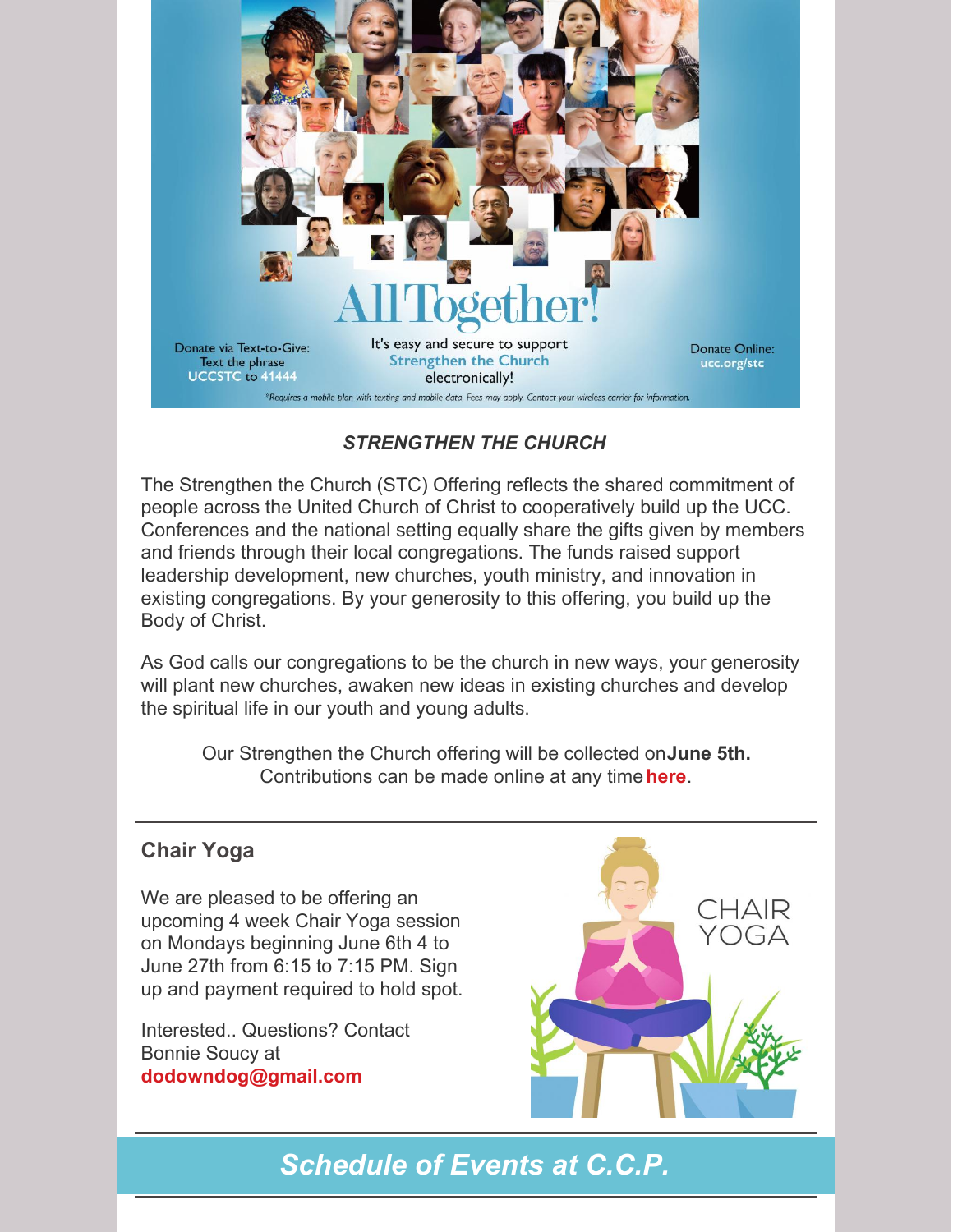### *Every Week at C.C.P.*

**Sunday 10:00 a.m. Worship Service** *~ In-person worship will be Live-Streamed via Facebook ~*

**Wednesday 7:00 p.m. Theology Book Club ~ Gospel Song Study**

#### **Thursday 7:15 p.m. Choir Rehearsal**

## *In Our Community*

#### **Plainville Community Food Pantry**

The Plainville Community Food Pantry has served the town of Plainville for decades, providing not only food assistance, but also clothing, heating assistance through the Fuel Bank, and referrals to crisis intervention services. It has been a lifeline for many. The pandemic has strained its resources, and strained its staff as well, as the work of volunteers had to be curtailed.

We can all help. Consider writing a check. Add the Food Pantry to your weekly shopping list…it will quickly become a habit.



The Food Pantry basket is in the Narthex ready to accept donations of food and other non-perishable items.

If you would prefer to make a financial contribution please send a check to The Plainville Community Food Pantry at 54 South Canal Street, Plainville, CT 06062.

If you have any questions for the food pantry or are in need of help please contact them at (860) 747-1919.

Thank you.



Please make sure you have liked and followed us on our social media accounts to make sure you are getting the most up-to-date information regarding The Congregational Church of Plainville, UCC.

> **Webpage: uccplainville.org Facebook: @uccplainville Instagram: @CCP.UCC YouTube: [Click](https://www.youtube.com/channel/UC0pz1qlkwT28Sdre0TDVx8g) Here**

If you have any questions, please feel free to contact the Church Office via phone at 860- 747-1901 or via email at churchoffice@ucccplainville.org.